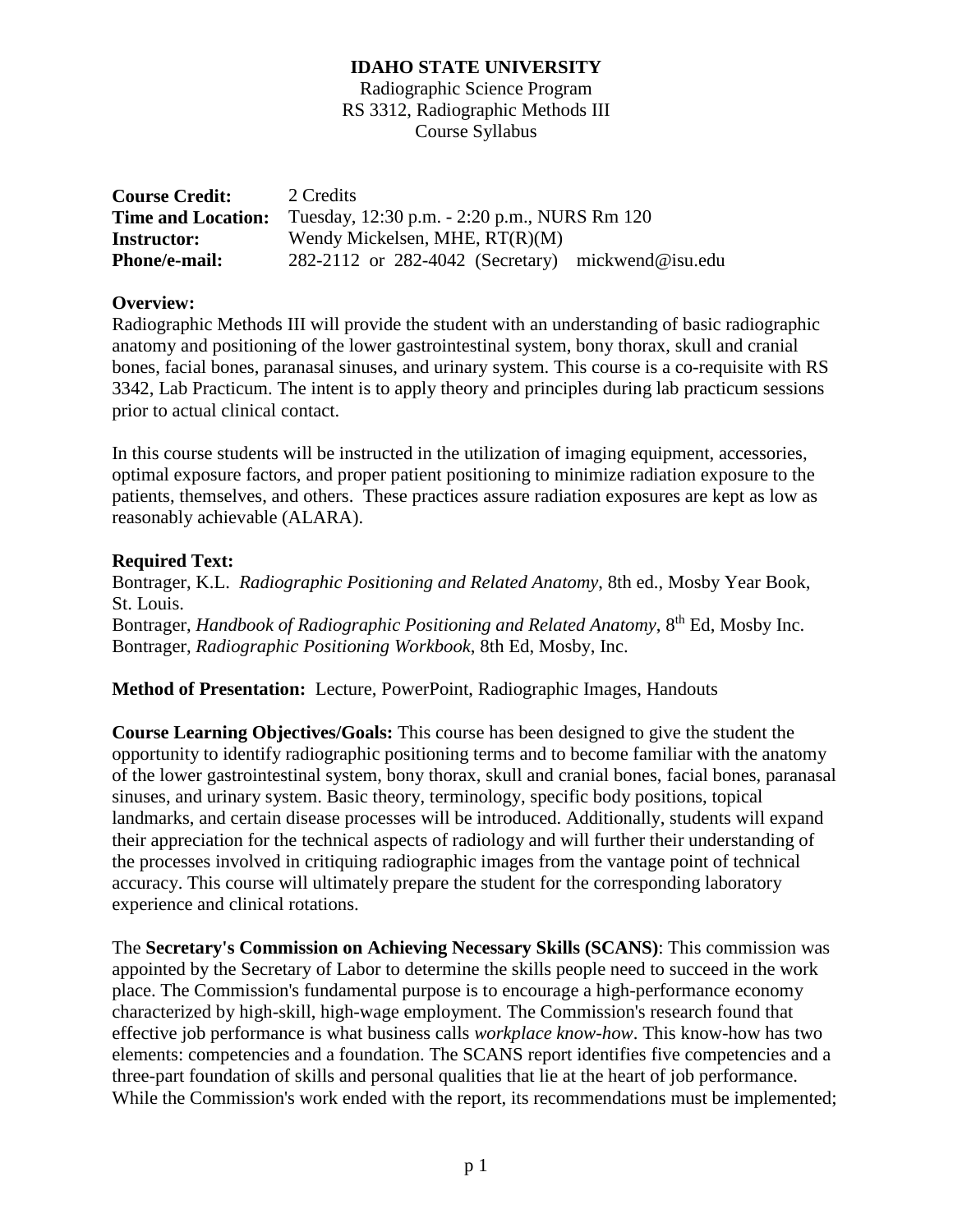Radiographic Science Program RS 3312, Radiographic Methods III Course Syllabus

as the report stated, "...defining competencies and a foundation is not enough. Schools must teach them. Students must learn them."

http://www.academicinnovations.com/report.html

| <b>A Three Part Foundation</b> |                                                                         |  |
|--------------------------------|-------------------------------------------------------------------------|--|
| 1. Basic Skills                | reads, writes, performs arithmetic and mathematical operations, listens |  |
|                                | and speaks                                                              |  |
| 2. Thinking Skills             | thinks creatively, makes decisions, solves problems, visualizes, knows  |  |
|                                | how to learn, and reasons                                               |  |
| 3. Personal Qualities          | displays responsibility, self-esteem, sociability, self-management, and |  |
|                                | integrity and honesty                                                   |  |
| <b>The Five Competencies</b>   |                                                                         |  |
| 4. Resources                   | identifies, organizes, plans and allocates resources                    |  |
| 5. Interpersonal               | works with others                                                       |  |
| 6. Information                 | acquires and uses information                                           |  |
| 7. Systems                     | understands complex interrelationships                                  |  |
| 8. Technology                  | works with a variety of technologies                                    |  |

## **Description of SCANS competencies are as follows:**

Each of these foundations and competencies are listed after the objective that meet the competency or skill set described above.

## **Course Learning Outcomes:**

**Chapter 13** Lower Gastrointestinal System

| Upon completion of this chapter the student will be able to:                     | <b>SCANS</b> |
|----------------------------------------------------------------------------------|--------------|
| On drawings and radiographs, identify specific anatomy as it relates to this     | 1,2,5,6,8    |
| chapter. This includes the following anatomy: duodenum, jejunum, ileum,          |              |
| ileocecal valve, cecum, ascending colon, right colic (hepatic) flexure,          |              |
| transverse colon, left colic (splenic) flexure, descending colon, sigmoid colon, |              |
| rectum, and anal canal.                                                          |              |
| Describe the proper "patient preparation" required for a Small Bowel Series      | 1,2,4,6      |
| (SBS) and Barium Enema (BE) examination.                                         |              |
| Determine the correct type of contrast media utilized for exams covered in this  | 1,2,4,6      |
| chapter and explore Single Contrast vs. Double Contrast procedures.              |              |
| Describe the basic and special projections of the SBS and BE examinations to     | 1,2,3,4,7,8  |
| include CR placement and angulation, correct image receptor size and             |              |
| placement, part positioning, and evaluation criteria.                            |              |
| Describe methods the student radiographer can employ to safely work and          | 1,2,4,5      |
| effectively reduce radiation exposure to themselves and their patient when       |              |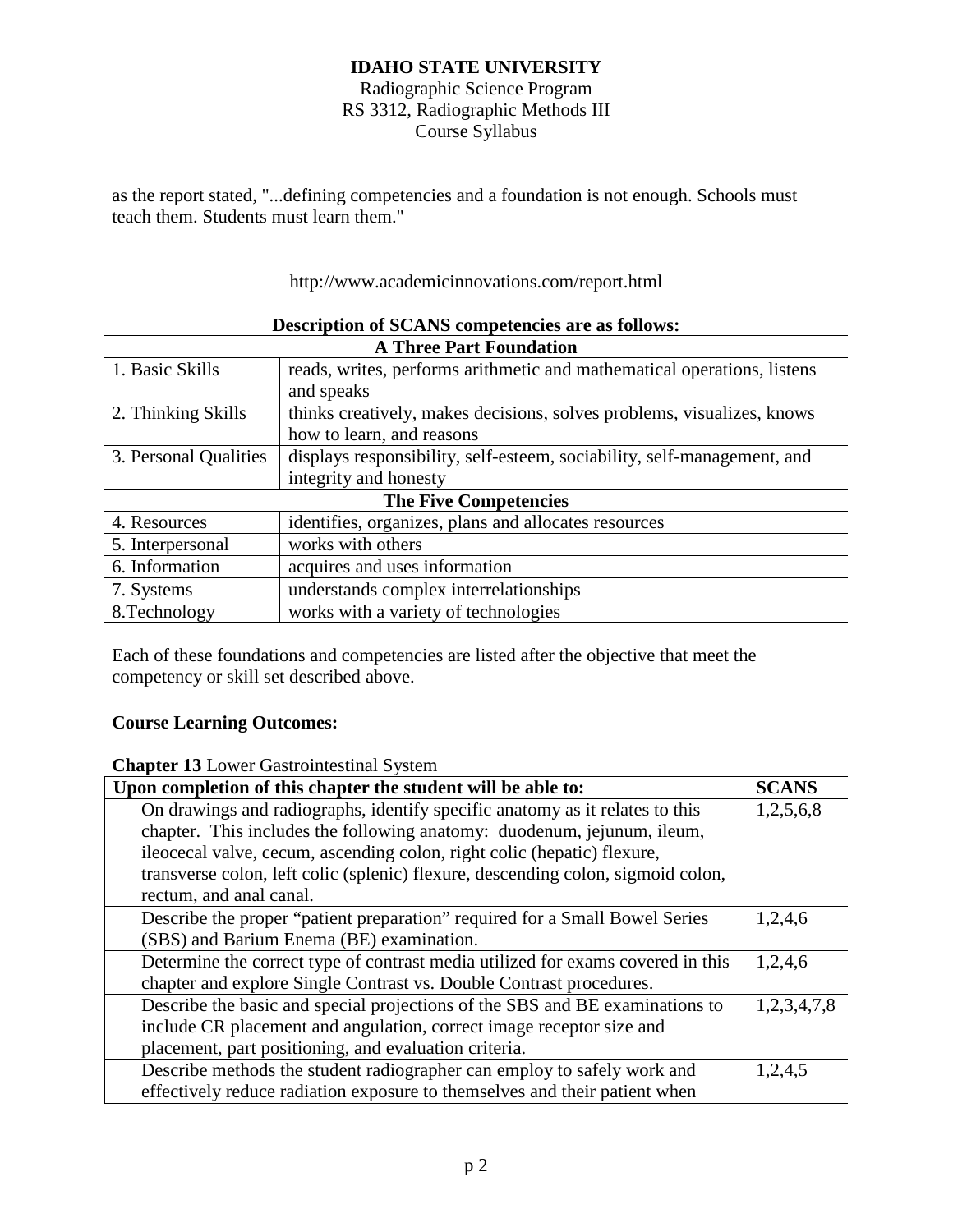## Radiographic Science Program RS 3312, Radiographic Methods III Course Syllabus

| performing fluoroscopy examinations such as SBS or BE.                         |             |
|--------------------------------------------------------------------------------|-------------|
| Identify the correct technical factors and/or AEC photo-cell placement for     | 1,2,4,6,7,8 |
| imaging the lower GI system.                                                   |             |
| Demonstrate in a lab setting positioning for each of the exams covered in this | 1,2,5       |
| chapter.                                                                       |             |

## **Chapter 10** Bony Thorax

| Upon completion of this chapter the student will be able to:                       | <b>SCANS</b>    |
|------------------------------------------------------------------------------------|-----------------|
| On drawings, radiographs, and disarticulated bones identify specific anatomy of    | 1,2,4,6         |
| the bony thorax, sternum, and ribs.                                                |                 |
| Describe and identify the location of the major landmarks of the bony thorax.      | 1,2,6           |
| Describe the differences between true ribs, false ribs, and floating ribs.         | 1,2,4,6         |
| Describe and identify the anterior and posterior articulations of the bony thorax. | 1,2,6           |
| Describe the proper application of technical factors when utilizing a breathing    | 1,2,6           |
| technique for an RAO sternum.                                                      |                 |
| Describe the "point of interest" technique when performing a rib series.           | 1,2,6           |
| Describe the differences between choosing a 40" or 72" SID when performing a       | 1,2,6           |
| rib series.                                                                        |                 |
| Identify the correct technical factors and/or AEC photo-cell placement for         | 1,2,4,6,7,8     |
| imaging ribs both above and below the diaphragm.                                   |                 |
| Describe the basic projections of the bony thorax, sternum, and ribs to include    | 1,2,6,7         |
| CR placement and angulation, correct image receptor size and placement, part       |                 |
| positioning, and evaluation criteria.                                              |                 |
| Discuss erect versus recumbent positioning when performing a rib series.           | 1,2,6           |
| Demonstrate in a lab setting positioning for each of the exams covered in this     | 1,2,3,4,5,6,7,8 |
| chapter.                                                                           |                 |

## **Chapter 11** Skull and Cranial Bones

| Upon completion of this chapter the student will be able to:                    | <b>SCANS</b> |
|---------------------------------------------------------------------------------|--------------|
| On drawings, radiographs, and disarticulated bones identify specific anatomy of | 1,2,4,6,7    |
| the skull and cranial bones.                                                    |              |
| Identify topographic landmarks and positioning lines of the skull and cranial   | 1,2,6        |
| bones.                                                                          |              |
| Identify the coronal, sagittal, squamosal, and lambdoidal sutures.              | 1,2,6        |
| Describe and identify skull morphology classifications (mesocephalic,           | 1,2,6        |
| brachycephalic, and dolichocephalic).                                           |              |
| Identify, describe, and perform the basic and special projections for the skull | 1,2,6,7      |
| and cranial bones including: AP Axial (Towne Method), Lateral, PA Axial         |              |
| (Caldwell Method), PA 0°, SMV, and PA Axial (HaasMethod).                       |              |
| Demonstrate correct CR placement and angulation, correct image receptor size    | 1,2,6,7      |
| and placement, part positioning, and evaluation criteria when performing skull  |              |
| and cranial bone examinations.                                                  |              |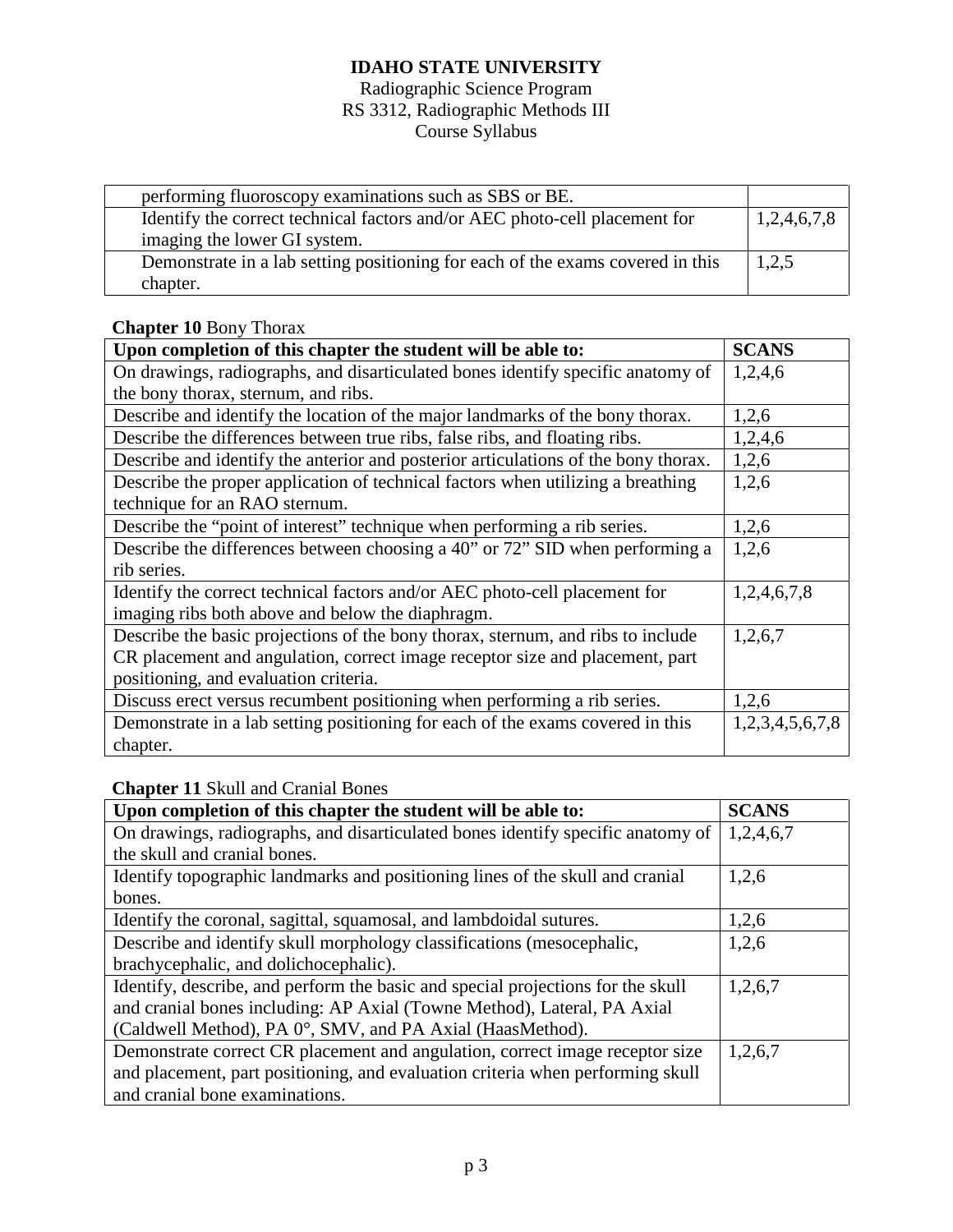## Radiographic Science Program RS 3312, Radiographic Methods III Course Syllabus

| Describe modifications to the routine examination that are employed when a     | 1,2,6           |
|--------------------------------------------------------------------------------|-----------------|
| trauma skull series is performed.                                              |                 |
| Discuss erect versus recumbent positioning for skull and cranial bone          | 1,2,6           |
| examinations.                                                                  |                 |
| Identify the correct technical factors and/or AEC photo-cell placement for     | 1,2,4,6,7,8     |
| imaging the skull and cranial bones.                                           |                 |
| Discuss and employ radiation safety practices to utilize when imaging the head | 1,2,6,7         |
| to reduce the patient dose received to the eye and thyroid areas.              |                 |
| Demonstrate in a lab setting positioning for each of the exams covered in this | 1,2,3,4,5,6,7,8 |
| chapter.                                                                       |                 |

**Chapter 11** Facial Bones and Paranasal Sinuses

| Upon completion of this chapter the student will be able to:                     | <b>SCANS</b>    |
|----------------------------------------------------------------------------------|-----------------|
| On drawings, radiographs, and disarticulated bones identify specific anatomy of  | 1,2,6           |
| the (14) facial bones and paranasal sinuses.                                     |                 |
| Identify topographic landmarks and positioning lines of the facial bones and     | 1,2,6           |
| paranasal sinuses.                                                               |                 |
| Describe, identify, and perform the basic and special projections for the facial | 1,2,6,7         |
| bones and paranasal sinuses including: AP Axial (Towne Method), Lateral, PA      |                 |
| Axial (Caldwell Method), PA 0°, SMV, Parietoacanthial (Waters Method),           |                 |
| Modified Waters Method, Trans-oral Waters Method, Parietoorbital (Rhese          |                 |
| Method), Panorex, and axiolateral projections.                                   |                 |
| Demonstrate correct CR placement and angulation, correct image receptor size     | 1,2,6,7         |
| and placement, part positioning, and evaluation criteria when performing facial  |                 |
| bone and paranasal sinus examinations.                                           |                 |
| Describe the osteomeatal complex and the communication of the sinus cavities.    | 1,2,6           |
| Identify when each of the sinus cavities develop.                                | 1,2,6           |
| Discuss erect versus recumbent positioning for the facial bones and paranasal    | 1,2,6           |
| sinus examinations.                                                              |                 |
| Identify the correct technical factors and/or AEC photo-cell placement for       | 1,2,4,6,7,8     |
| imaging the facial bones and paranasal sinuses.                                  |                 |
| Discuss and employ radiation safety practices to utilize when imaging the head   | 1,2,6           |
| to reduce the patient dose received to the eye and thyroid areas.                |                 |
| Demonstrate in a lab setting positioning for each of the exams covered in this   | 1,2,3,4,5,6,7,8 |
| chapter.                                                                         |                 |

## **Chapter 14** Urinary System

| Upon completion of this chapter the student will be able to:                      | <b>SCANS</b> |
|-----------------------------------------------------------------------------------|--------------|
| On drawings and on radiographs identify specific anatomy as it relates to this    | 1,2,5,6      |
| chapter. This includes the following anatomy: kidneys, ureters, bladder, urethra. |              |
| Determine the different types of contrast media employed for procedures           | 1,2,4,6      |
| covered in this chapter and examine non-ionic vs. ionic contrast media.           |              |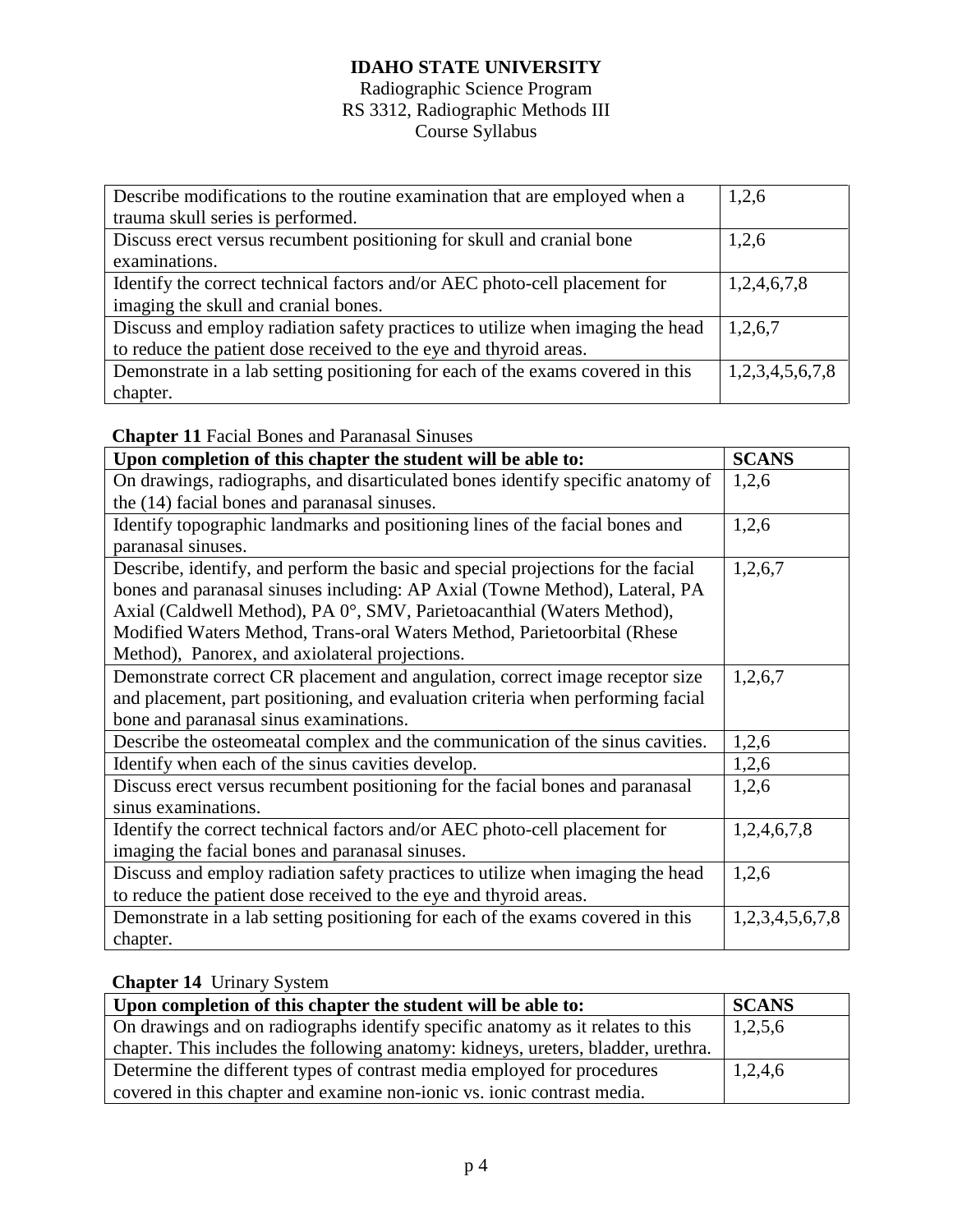#### Radiographic Science Program RS 3312, Radiographic Methods III Course Syllabus

| Identify the basic and special projections for the IVU, retrograde pyelogram,    | 1,2,4,5         |
|----------------------------------------------------------------------------------|-----------------|
| and voiding cystogram.                                                           |                 |
| Describe how the student radiographer prepares for urinary procedures            | 1,2,3,4,5,6,7,8 |
| including: contrast questionnaire, informed consent form, checking lab values    |                 |
| (BUN, creatinine), venipuncture, contrast injection (only to be performed by the |                 |
| supervising technologist).                                                       |                 |
| Describe the premedication procedure for a patient that has a known prior        | 1,2,4,6         |
| allergy to contrast media.                                                       |                 |
| Describe and identify symptoms of a patient experiencing a mild reaction,        | 1,2,6           |
| moderate reaction, severe reaction, or organ-specific reaction when              |                 |
| administering iodinated contrast media.                                          |                 |
| Describe what is meant by extravasation and the suggested treatment protocol.    | 1,2,6           |
| Describe and identify the need for a fully stocked emergency response cart.      | 1,2,6           |
| Evaluate successful venipuncture in the antecubital fossa by observing a         | 1,2,4,5,6,7     |
| flashback using a butterfly needle.                                              |                 |
| Identify the correct technical factors and/or AEC photo-cell placement for       | 1,2,4,6,7,8     |
| imaging the urinary system.                                                      |                 |
| Demonstrate correct CR placement and angulation, correct image receptor size     | 1,2,6,7         |
| and placement, part positioning, and evaluation criteria when performing         |                 |
| urinary system examinations.                                                     |                 |
| Demonstrate in a lab setting positioning for each of the exams covered in this   | 1,2,3,4,5,6,7,8 |
| chapter.                                                                         |                 |

#### **All Chapters (See Lab Syllabi)**

| Concurrently with this course the student will:                                  | l SCANS         |
|----------------------------------------------------------------------------------|-----------------|
| Participate in radiographic procedures in a lab setting consistent with RS 3342. | 1,2,3,4,5,6,7,8 |

**Code of Ethics:** RS 3312 adheres to the ISU Code of Conduct. Academic dishonesty, however small, creates a breach in academic integrity. A student's participation in this course comes with the expectation that his or her work will be completed in full observance of the ISU Code of Student Conduct.

#### **Academic Dishonesty Policy:**

Academic dishonesty (cheating, plagiarism, etc.) will not be tolerated in this class and may result in suspension or dismissal from this course and from the program. Cases will also be referred to the Dean of Students for possible dismissal from the university.

Cheating includes, but is not limited to, (1) use of any unauthorized assistance in taking quizzes, tests, or examinations; (2) dependence upon the aid of sources beyond those authorized by the instructor in writing papers, preparing reports, solving problems, or completing other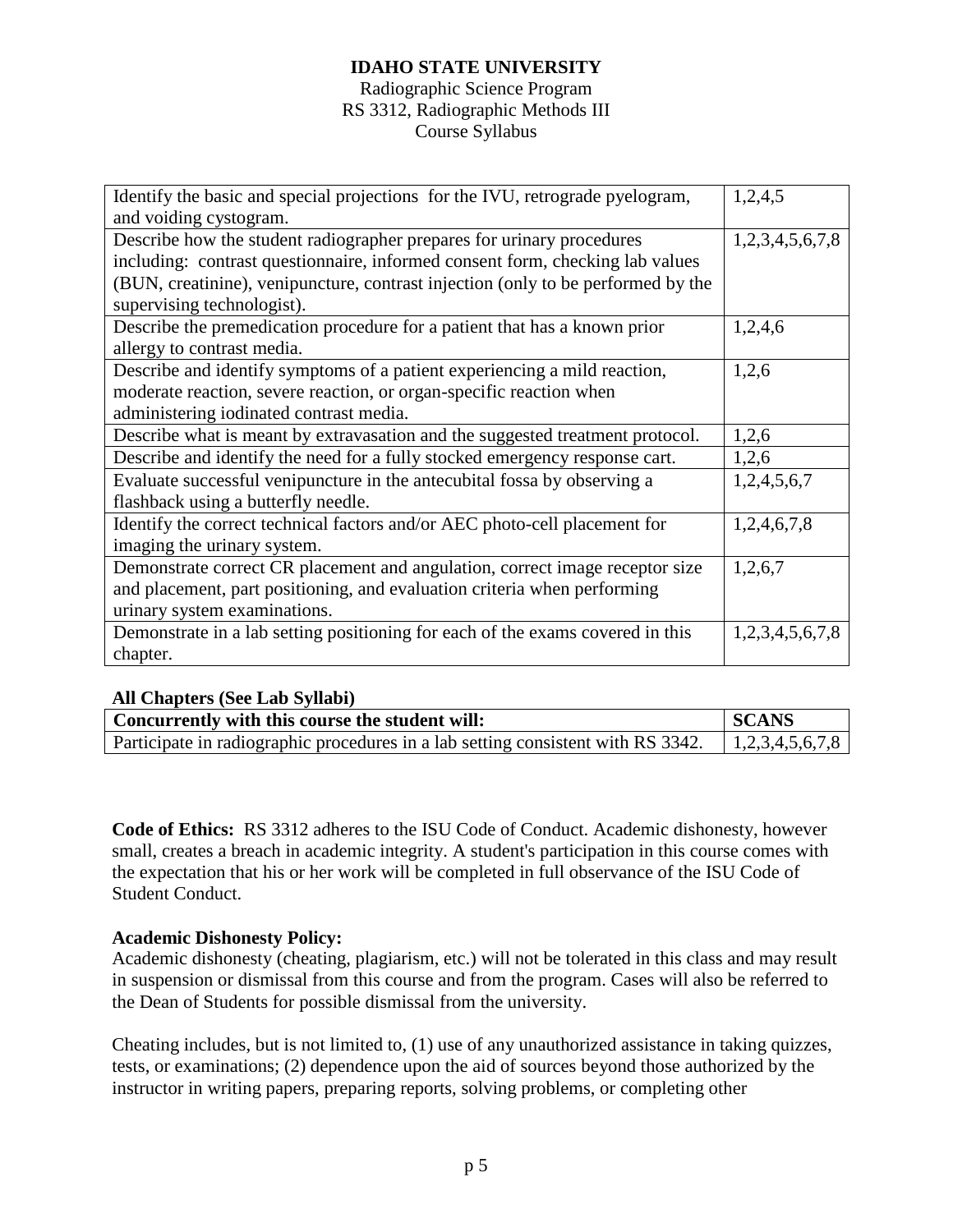Radiographic Science Program RS 3312, Radiographic Methods III Course Syllabus

assignments; or (3) the acquisition of tests or other academic materials belonging to the university faculty or staff without permission.

Plagiarism includes, but is not limited to, the use of, by paraphrase or direct quotation without correct recognition, the published or unpublished works of another person. The use of materials generated by agencies engaged in "selling" term papers is also plagiarism.

Many components RS 3312 are designed to be highly interactive. Students are encouraged to take full advantage of the many resources available including Internet sites, handouts and workbooks, other textbooks and journals, faculty, and peers. This interactive collegial learning environment is conducive for life-long learning.

#### **Classroom Procedure:**

1. **Attendance:** You are expected to attend class regularly. It is your responsibility to maintain a level of attendance which will allow you to derive maximum benefit from the instruction. Excessive absences  $(>10\%)$  will result in a lower course grade if you are borderline between two grades. Conversely, if you have good attendance and are border line between two grades, I will award the higher grade.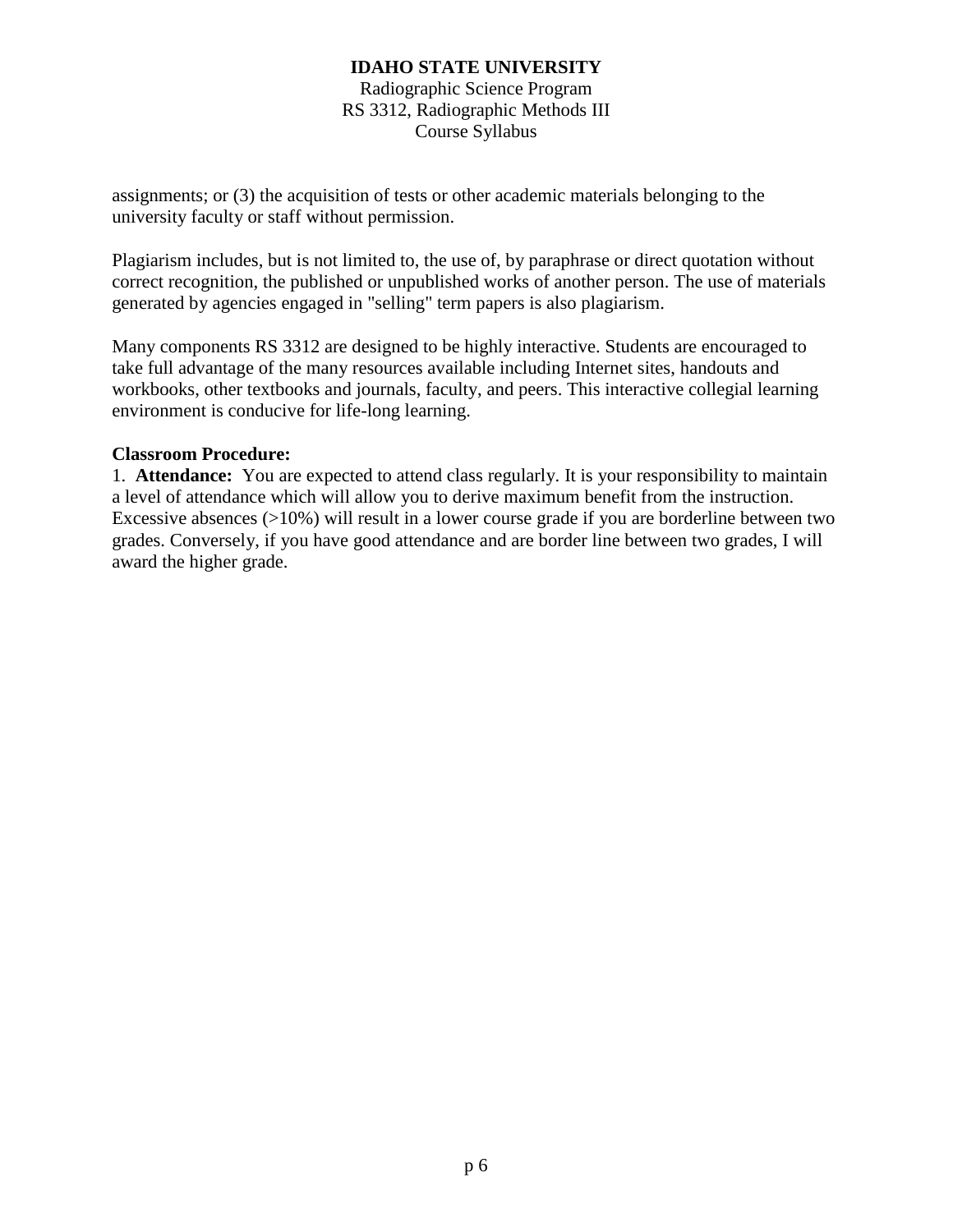## Radiographic Science Program RS 3312, Radiographic Methods III Course Syllabus

#### 2. **Grading Procedure:**

| <b>Assessment Method</b>       | <b>Percentage Value</b> |
|--------------------------------|-------------------------|
| Test #1 = Chapter 10           | 10%                     |
| Test $#2 = Chapter 11$         | 10%                     |
| Test #3 = Chapter 13           | 10%                     |
| Test #4 = Chapter 14           | 10%                     |
| <b>Case Study Presentation</b> | 25%                     |
| Final Comprehensive Exam       | 35%                     |

| This grading Scale will be used: |    |           |                      |
|----------------------------------|----|-----------|----------------------|
| $+/-$ System                     |    |           |                      |
| 93-100%                          |    | 73-76%    | $\subset$            |
| 90-92%                           |    | 70-72%    | $\mathsf{C}\text{-}$ |
| 87-89%                           | B+ | 67-69%    | D+                   |
| 83-86%                           | В  | 63-66%    | D                    |
| 80-82%                           | B- | 60-62%    | $D -$                |
| 77-79%                           | ்⊥ | 59% Below | F                    |

*Note: A grade of C or better is required in this course in order to receive a degree from the Department of Radiographic Science.*

The minimum requirements to earn a passing grade are successful completion of all tests (70% minimum).

3. **Case Study Presentation:** Find an interesting case study and present it to the class Tuesday of ISU's observed "dead week". This presentation should take approximately 5-7 minutes. Exams for consideration include any anatomical topic area covered in RS 3312, i.e. lower GI, bony thorax, skull, facial bones, paranasal sinuses, or urinary system. This assignment accounts for 25% of the total grade. Submit the following information in 2-3 typed pages, and obtain permission to provide access to the images for an educational review. **All identifiers & patient identification must be removed from any x-rays/medical images used.**

Items to address include:

Clinical history or reason for the examination: Medical imaging examinations ordered: Findings (paraphrase radiologist report): Follow-up if known: